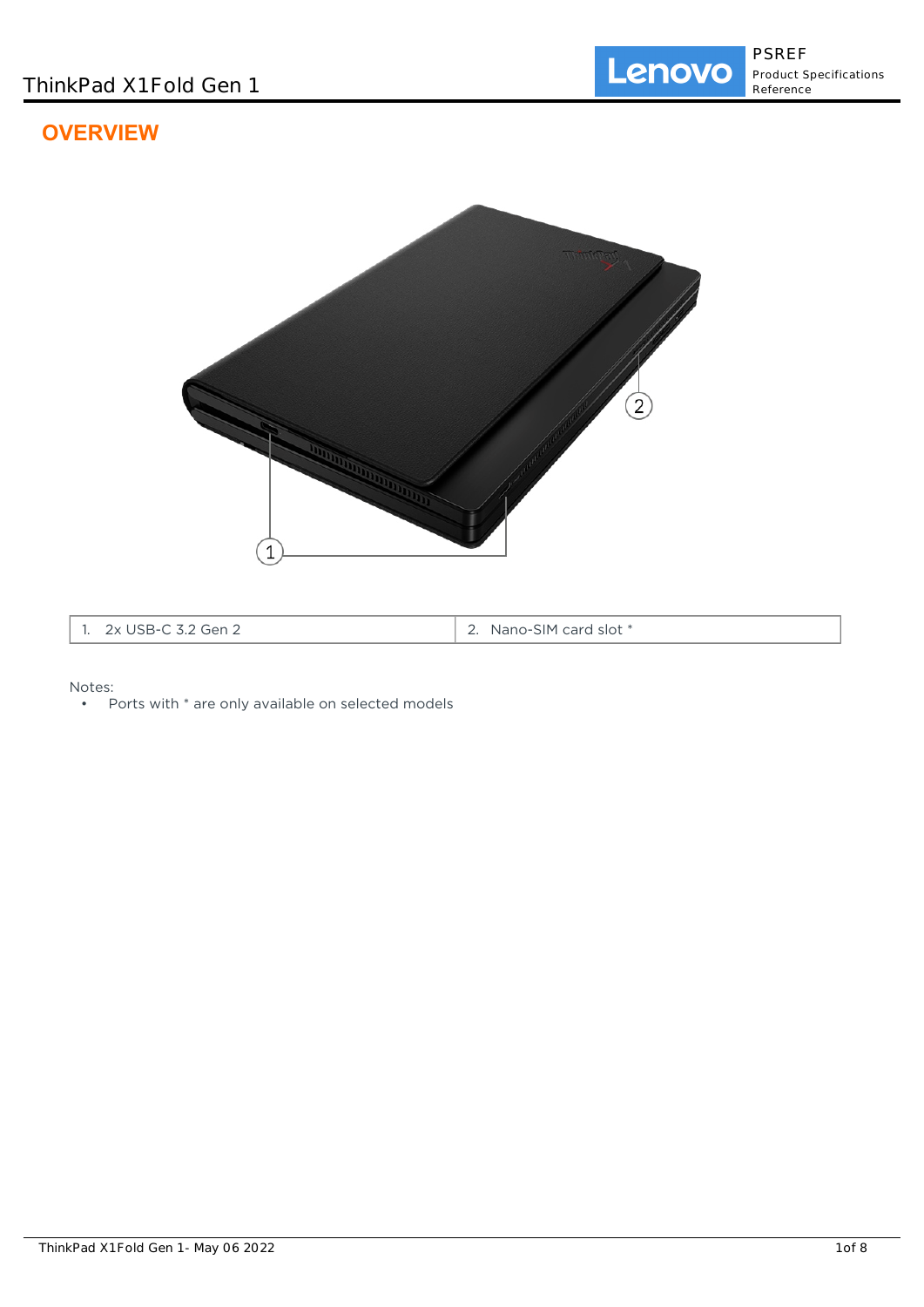# ThinkPad X1 Fold Gen 1

# **PERFORMANCE**

### **Processor**

#### **Processor Family**

Intel® Core™ Processor with Intel Hybrid Technology

#### **Processor**

| Processor<br><b>Name</b> | Cores Threads | <b>Base</b><br>Frequency | Max<br>Frequency | Cache | <b>Memory Support</b>      | Processor<br>Graphics |
|--------------------------|---------------|--------------------------|------------------|-------|----------------------------|-----------------------|
| Core i5-L16G7            |               | .4GHz                    | 3.0GHz           | 4MB   | LPDDR4x-4266 POP<br>Memory | Intel UHD<br>Graphics |

# **Operating System**

#### **Operating System**\*\*

- Windows® 11 Pro 64
- Windows 11 Home 64
- Windows 11 DG Windows 10 Pro 64
- Windows 10 Pro 64
- Windows 10 Home 64

### **Graphics**

#### **Graphics**

| Graphics                                               | Type | Memory Key Features |  |  |
|--------------------------------------------------------|------|---------------------|--|--|
| Intel UHD Graphics   Integrated   Shared   DirectX® 12 |      |                     |  |  |

# **Monitor Support**

#### **Monitor Support**

Supports up to 3 independent displays (native display and 2 external monitors via USB-C®)

• USB-C supports up to 3840x2160@60Hz

# **Chipset**

### **Chipset**

Intel SoC (System on Chip) platform

### **Memory**

#### **Max Memory**[1]

8GB soldered memory, not upgradable

#### **Memory Slots**

Memory soldered to systemboard, no slots, dual-channel

#### **Memory Type**

LPDDR4x-4266, PoP (Package on Package) memory

#### Notes:

1. The max memory is based on the test results with current Lenovo® memory offerings. The system may support more memory as the technology develops.

### **Storage**

#### **Storage Support**[1]

One drive, up to 1TB M.2 2242 SSD

#### **Storage Type**

| Disk Type | Interface                                 | RPM Security |
|-----------|-------------------------------------------|--------------|
|           | M.2 2242 SSD PCIe® NVMe®, PCIe 3.0 x4   - |              |

Notes:

1. The storage capacity supported is based on the test results with current Lenovo storage offerings. The system may support larger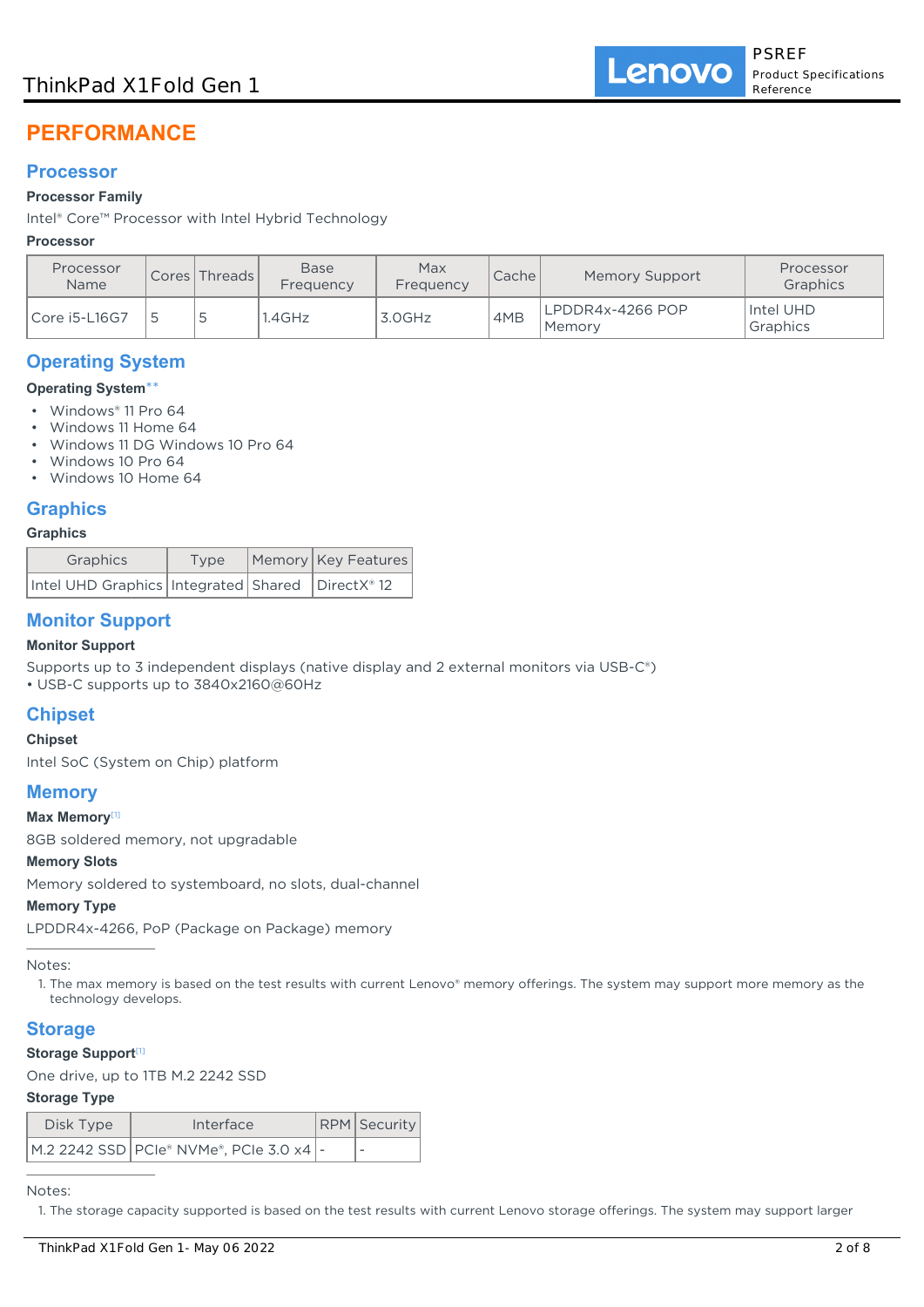storage as the technology develops.

# **Removable Storage**

**Optical**

None **Card Reader**

No card reader

# **Multi-Media**

#### **Audio Chip**

High Definition (HD) Audio, Realtek® ALC3306 codec

#### **Speakers**

Stereo speakers, 1W x2, Dolby® Atmos®

#### **Microphone**

Four microphones, quad-array

**Camera** IR & 5.0MP hybrid, fixed focus

# **Sensor**

#### **Sensors**

- Accelerometer (G) sensor
- Gyroscope sensor
- Proximity (P) sensor (WWAN model)

# **Battery**

#### **Battery**

Integrated Li-Polymer 50Wh battery, supports Rapid Charge (charge up to 80% in 1hr)

#### **Max Battery Life**[1]

MobileMark® 2018: 8.5 hr Video Playback: 10.6 hr

Notes:

1. All battery life claims are approximate maximum and based on results using the MobileMark 2014, MobileMark 2018, JEITA 2.0, continuous 1080p video playback (with 150nits brightness and default volume level) or Google Power Load Test (PLT) battery-life benchmark tests. Actual battery life will vary and depends on many factors such as product configuration and usage, software use, wireless functionality, power management settings, and screen brightness. The maximum capacity of the battery will decrease with time and use.

# **Power Adapter**

#### **Power Adapter**\*\* [1]

- 65W USB-C slim (2-pin) AC adapter, supports PD 3.0, 100-240V, 50-60Hz
- 65W USB-C slim (3-pin) AC adapter, supports PD 3.0, 100-240V, 50-60Hz

Notes:

1. AC adapter offerings depend on the country.

# **DESIGN**

# **Display**

### **Display**[1]

| <b>Size</b> | Resolution          | Touch           | Type            | <b>Brightness</b> | Surface              | Aspect<br>Ratio | Contrast<br>Ratio | Color<br>Gamut | Viewing<br>Angle | Kev<br>Features          |
|-------------|---------------------|-----------------|-----------------|-------------------|----------------------|-----------------|-------------------|----------------|------------------|--------------------------|
| 13.3''      | QXGA<br>(2048x1536) | Multi-<br>touch | Folding<br>OLED | 300 nits          | Anti-<br>fingerprint | 4:3             | 5000:1            | 95%<br>DCI-P3  | $170^\circ$      | $\overline{\phantom{a}}$ |

#### **Touchscreen**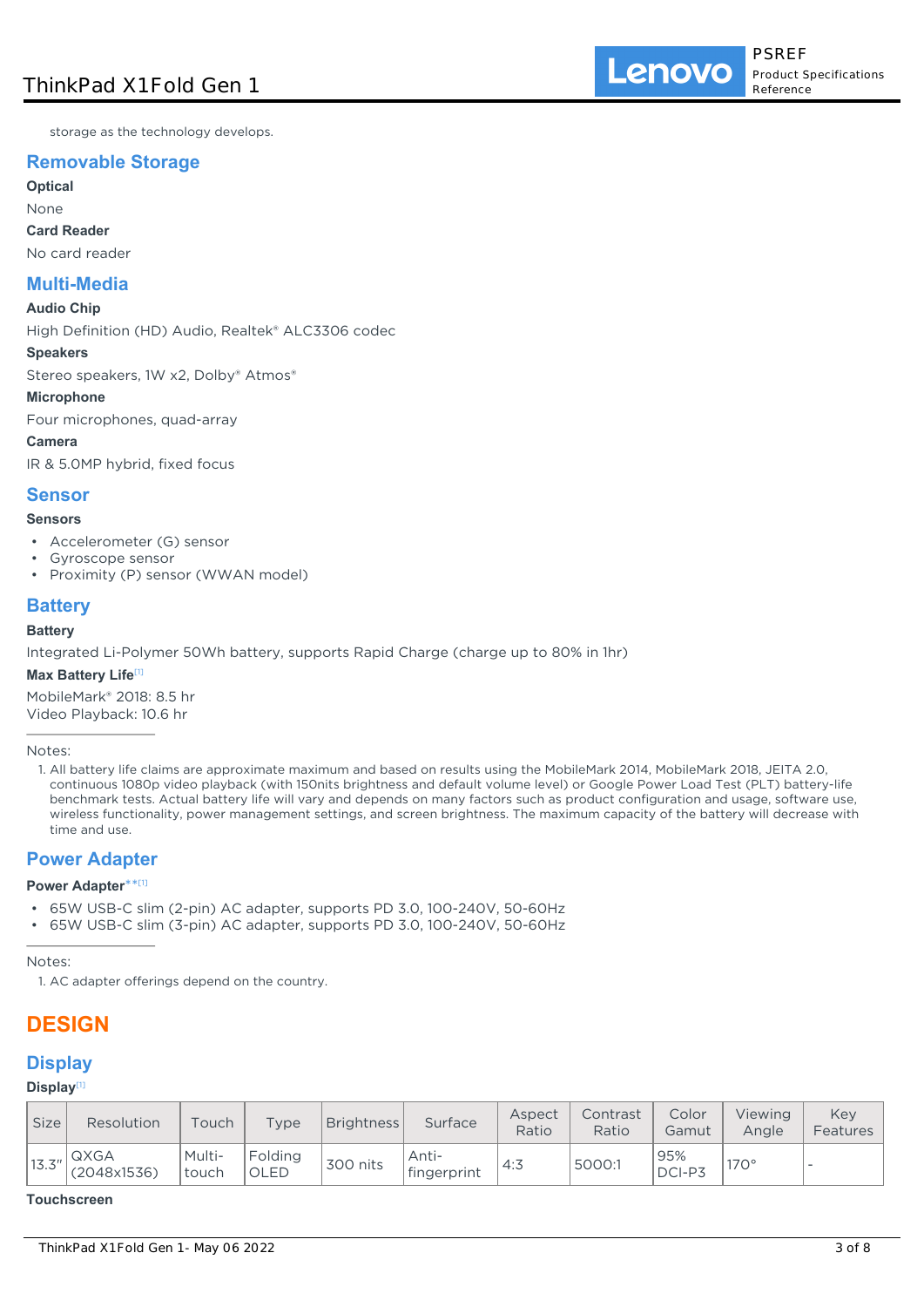On-cell touch, supports 10-point touch

#### Notes:

- 1. California Electronic Waste Recycling Fee
- In California, per state law, Lenovo charges an electronic waste recycling fee on this covered device at the time of sale of the product. For more information, go to https://www.calrecycle.ca.gov/Electronics/Consumer

# **Input Device**

**Pen**\*\*

- Lenovo Pen Pro, with built-in rechargeable battery, 4096 levels of pressure sensitivity. For more information, please read [Lenovo Pen Pro Overview](https://support.lenovo.com/us/en/accessories/acc500052). •
- Lenovo Mod Pen, with built-in rechargeable battery, 4096 levels of pressure sensitivity. For more information, please read [Lenovo Mod Pen Overview](https://support.lenovo.com/us/en/accessories/acc500222).
- No pen (pen sold separately)

#### **Keyboard**

Lenovo Fold Mini Keyboard, Bluetooth® pairing, with a pen loop (left side), magnetically attachable to X1 Fold (the side without camera), wireless charging when closed inside folded device or charging via micro USB cable

#### **Keyboard Backlight**

Non-backlight

#### **Touchpad**

- Glass surface touchpad on Lenovo Fold Mini Keyboard, 2-finger scrolling support
- No touchpad

# **Mechanical**[1]

#### **Dimensions (WxDxH)**

Folded: 158 x 235.6 x 27.8 mm (6.22 x 9.28 x 1.09 inches) Unfolded: 299 x 235.6 x 11.3 mm (11.77 x 9.28 x 0.44 inches)

#### **Weight**

Around 0.999 kg (2.2 lbs)

### **Case Color**

Black

#### **Case Material**

Magnesium alloy + authentic leather (top), magnesium alloy + authentic leather (bottom)

Notes:

1. The system dimensions and weight vary depending on configurations.

# **CONNECTIVITY**

### **Network**

**Onboard Ethernet**[1]

No Ethernet

#### **WLAN + Bluetooth**[2][3]

Intel Wi-Fi® 6 AX200, 802.11ax 2x2 Wi-Fi + Bluetooth 5.2

#### **WWAN**[4]

- Qualcomm® Snapdragon™ X55 5G Sub-6 GHz Modem-RF System, M.2 card, with embedded eSIM functionality
- No support

#### **SIM Card**

No SIM card inbox

#### **NFC**

No support

Notes:

<sup>1.</sup> Ethernet support via optional Lenovo USB-C to Ethernet Adapter

<sup>2.</sup> Bluetooth 5.2 is hardware ready but may run at a lower version due to OS limitation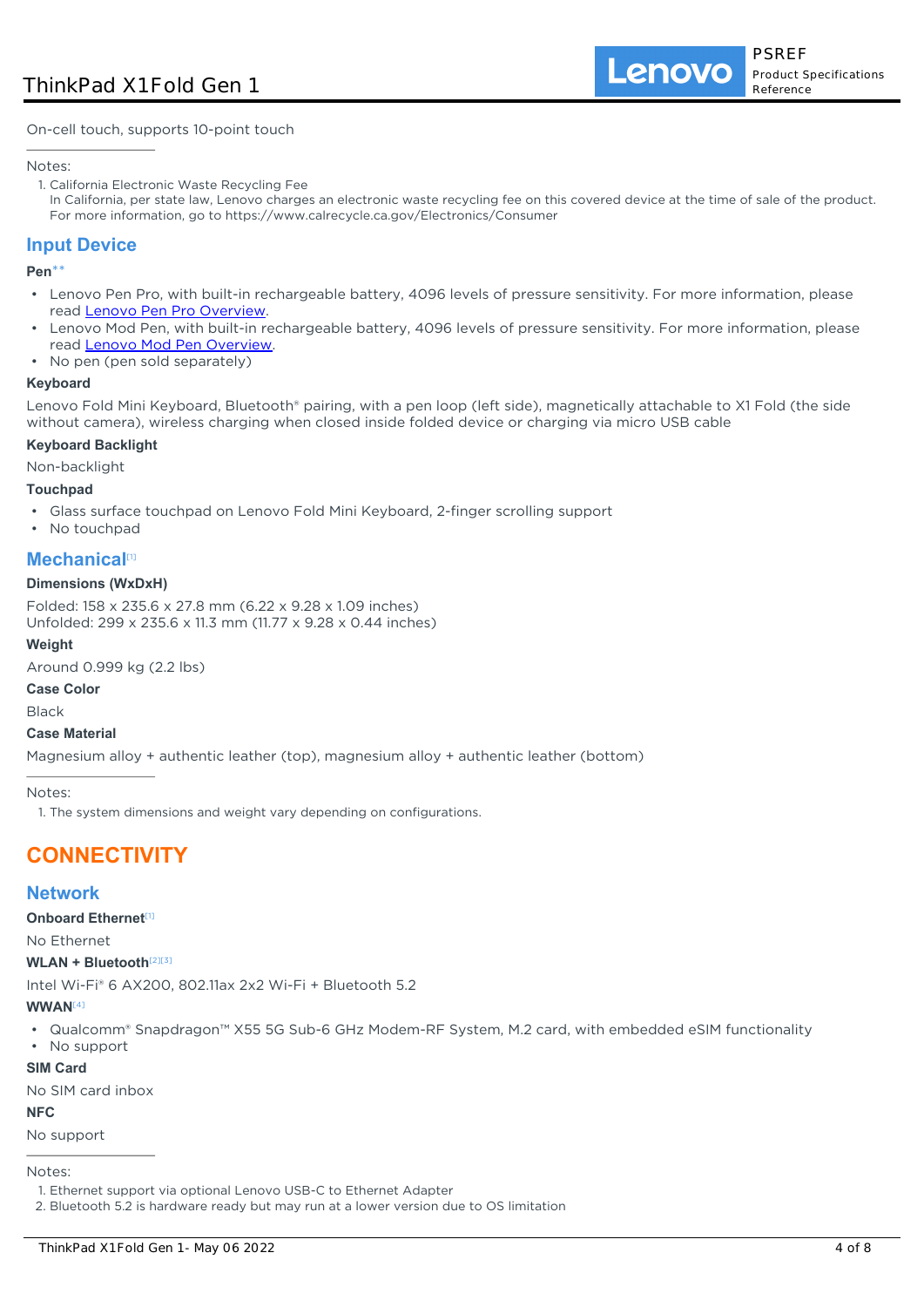# ThinkPad X1 Fold Gen 1

Lenovo

- 3. Wi-Fi 6 full features might be limited by country-level restrictions.
- 4. For non-WWAN model, it means the model is NOT WWAN upgradable.

### **Ports**[1]

#### **Standard Ports**

2x USB-C 3.2 Gen 2 (support data transfer, Power Delivery and DisplayPort™ 1.2)

#### **Optional Ports**

1x Nano-SIM card slot (WWAN support models)

Notes:

- 1. The transfer speed of following ports will vary and, depending on many factors, such as the processing speed of the host device, file attributes and other factors related to system configuration and your operating environment, will be slower than theoretical speed. USB 2.0: 480 Mbit/s;
	- USB 3.2 Gen 1 (SuperSpeed USB 5Gbps, formerly USB 3.0 / USB 3.1 Gen 1): 5 Gbit/s;
	- USB 3.2 Gen 2 (SuperSpeed USB 10Gbps, formerly USB 3.1 Gen 2): 10 Gbit/s;
	- USB 3.2 Gen 2x2 (SuperSpeed USB 20Gbps): 20 Gbit/s;
	- Thunderbolt™ 3/4: 40 Gbit/s

### **Docking**

#### **Docking**

Various docking solutions supported via USB-C. For more compatible docking solutions, please visit **[Docking for ThinkPad® X1 Fold Gen 1](https://smartfind.lenovo.com/accessories/#/search?categoryL1Name=Docking&categoryL2Names&pageIndex=1&pageSize=40&query=20RK)** 

# **SECURITY & PRIVACY**

# **Security**

#### **Security Chip**

Discrete TPM 2.0, TCG certified

**Smart Card Reader**

No smart card reader

**Fingerprint Reader**

No fingerprint reader

#### **BIOS Security**

- Power-on password
- Supervisor password
- Hard disk password
- Self-healing BIOS

# **MANAGEABILITY**

### **System Management**

#### **System Management**

Non-vPro

# **SERVICE**

### **Warranty**

#### **Base Warranty**\*\* [1]

- 1-year depot service
- 1-year depot with 2-year system board service (Korea only)
- 3-year (1-yr battery) depot service
- No base warranty

Notes:

1. More information of warranty policy, please access https://pcsupport.lenovo.com/warranty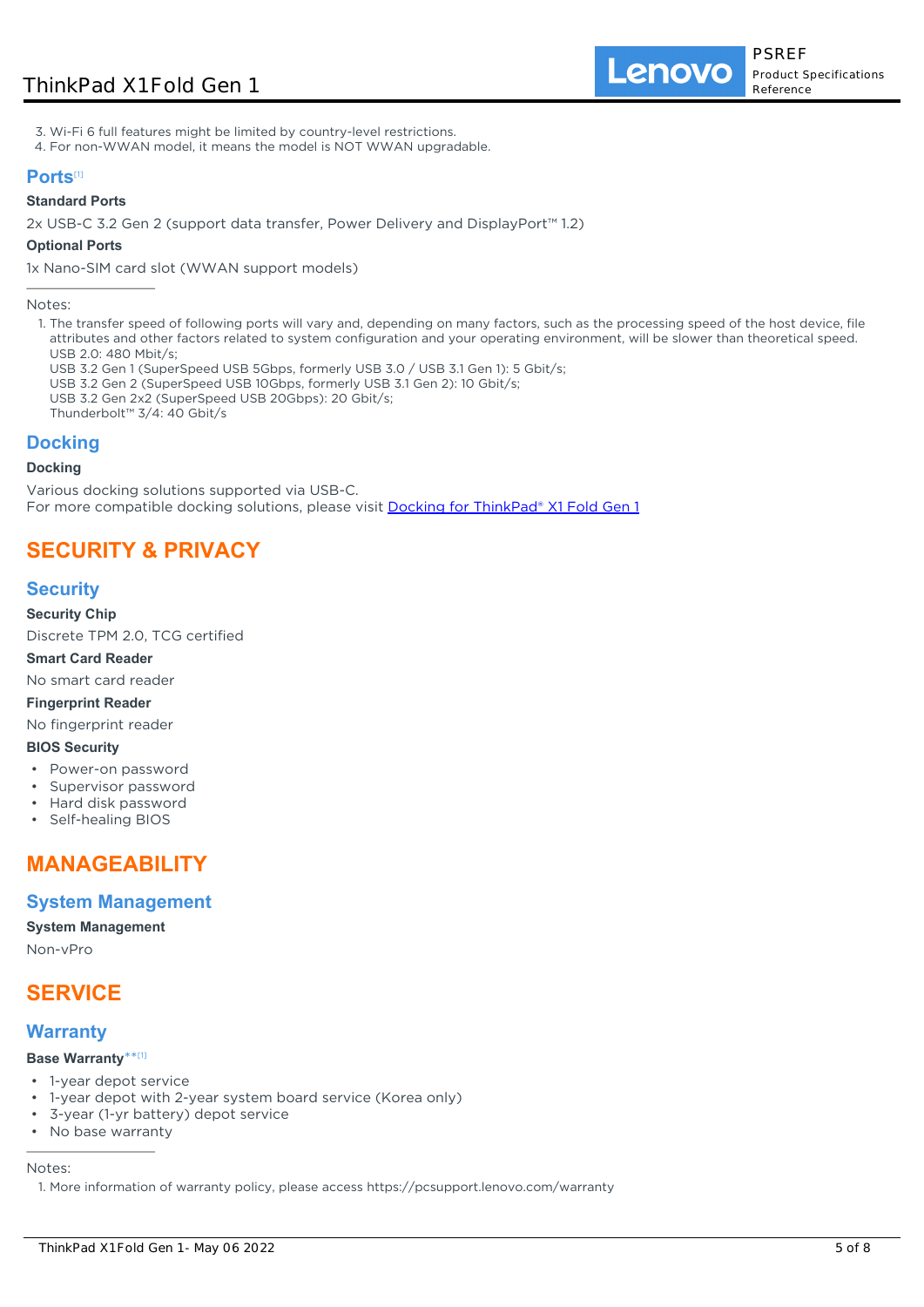# **ENVIRONMENTAL**

# **Operating Environment**

### **Temperature**[1]

- Operating: 5°C (41°F) to 35°C (95°F)
- Storage and transportation in original shipping package: -20°C (-4°F ) to 60°C (140°F)
- Storage without package: 5°C (41°F) to 43°C (109°F)

#### **Humidity**

- Operating: 10% to 90% at wet-bulb temperature 23°C (73°F)
- Storage and transportation: 10% to 90% at wet-bulb temperature 27°C (81°F)

#### **Altitude**

Maximum altitude (without pressurization): 3048 m (10,000 ft)

Notes:

1. When you charge the battery, its temperature must be no lower than 10°C (50°F).

# **ACCESSORIES**

# **Bundled Accessories**

#### **Bundled Accessories**\*\*\*

- Lenovo Powered USB-C Travel Hub
- Lenovo USB-C to Ethernet Adapter
- None

# **CERTIFICATIONS**

# **Green Certifications**

### **Green Certifications**

- EPEAT™ Gold
- ENERGY STAR® 8.0
- TCO Certified • RoHS compliant

# **Other Certifications**

**Mil-Spec Test** MIL-STD-810H military test passed **Other Certifications** Athena certified

- Feature with \*\* means that only one offering listed under the feature is configured on selected models.
- Feature with \*\*\* means that one or more offerings listed under the feature could be configured on selected models.
- Lenovo reserves the right to change specifications or other product information without notice. Lenovo is not responsible for photographic or typographical errors. LENOVO PROVIDES THIS PUBLICATION "AS IS," WITHOUT WARRANTY OF ANY KIND, EITHER EXPRESS OR IMPLIED, INCLUDING THE IMPLIED WARRANTIES OF MERCHANTABILITY OR FITNESS FOR A PARTICULAR PURPOSE. Some jurisdictions do not allow disclaimer of express or implied warranties in certain transactions, therefore this disclaimer may not apply to you.
- The specifications on this page may not be available in all regions, and may be changed or updated without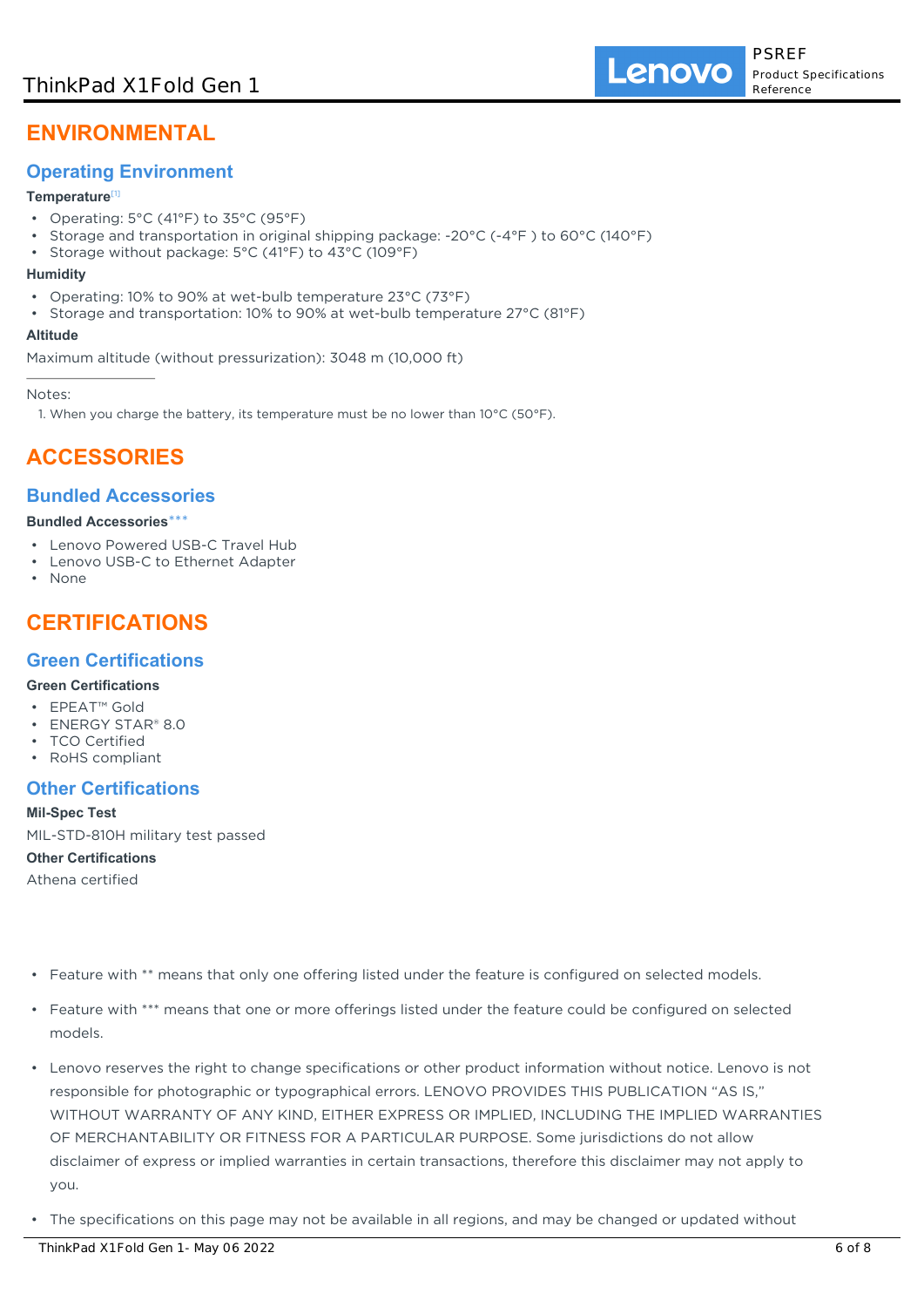notice.